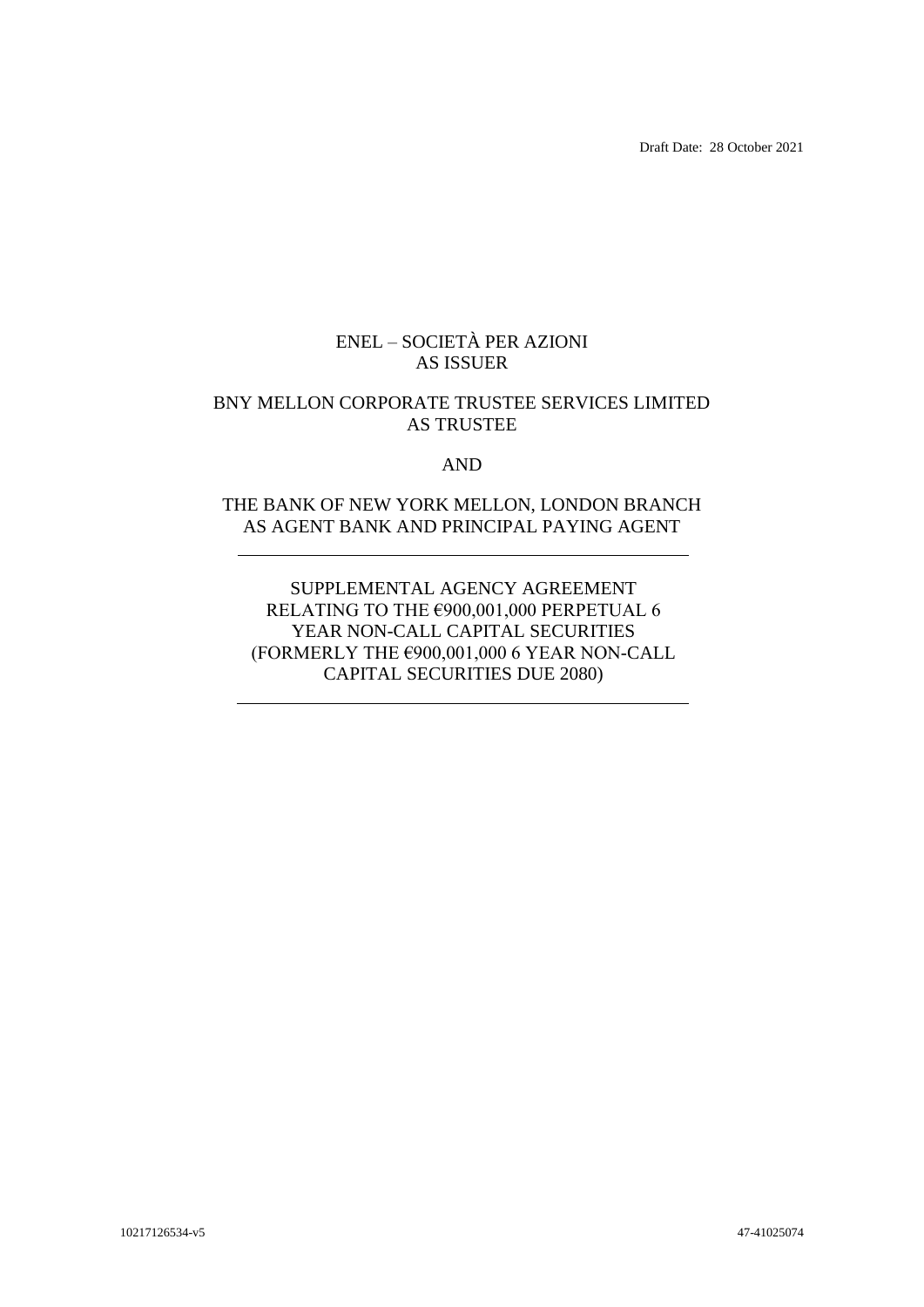#### **CONTENTS**

| Clause         |                                                                                | Page |
|----------------|--------------------------------------------------------------------------------|------|
| 1.             |                                                                                |      |
| 2.             |                                                                                |      |
| 3.             | Incorporation of Original Agency Agreement and Continuation of Original Agency |      |
| 4.             |                                                                                |      |
| 5 <sub>1</sub> |                                                                                |      |
| 6.             |                                                                                |      |
|                |                                                                                |      |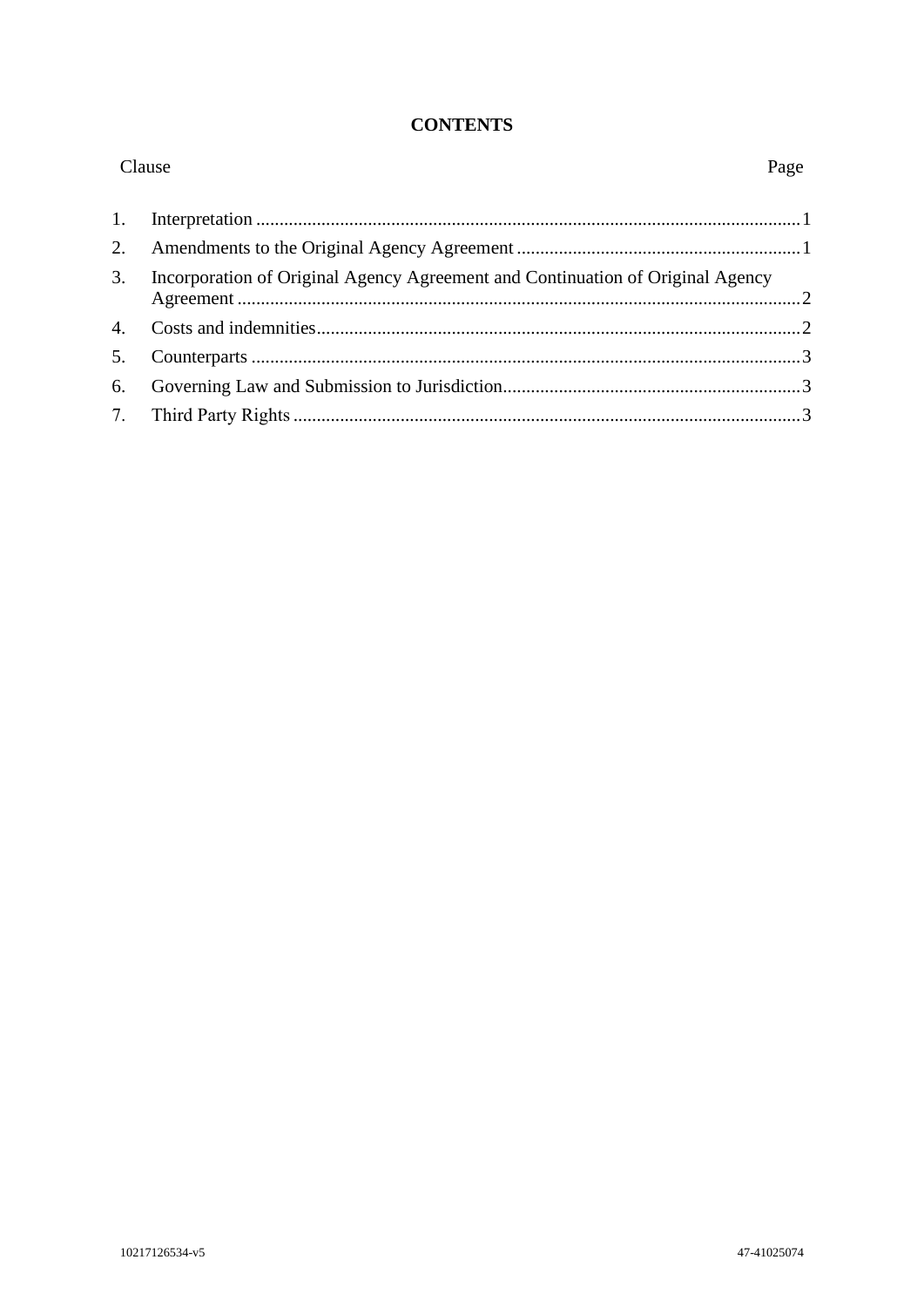## **THIS SUPPLEMENTAL AGENCY AGREEMENT** is made in London on [•] December 2021

## **BETWEEN:**

- (1) **ENEL – SOCIETÀ PER AZIONI** (the "**Issuer**");
- (2) **BNY MELLON CORPORATE TRUSTEE SERVICES LIMITED** (the "**Trustee**"); and
- (3) **THE BANK OF NEW YORK MELLON, London Branch** (the "**Principal Paying Agent**" and, together with any additional paying agents appointed pursuant to Clause 22.1 of the Original Agency Agreement (as defined below), the "**Paying Agents**", and the "**Agent Bank**").

#### **WHEREAS**:

- (A) Reference is made to the Agency Agreement dated 24 May 2019 (as modified and/or amended and restated and/or supplemented from time to time) (the "**Original Agency Agreement**") relating to the €900,001,000 6 Year Non-Call Capital Securities due 2080 (the "**Securities**").
- (B) On [•] 2021, a meeting of the holders of the Securities approved certain amendments to the Conditions of the Securities (the "**2021 Amendments Resolution**") and to amend accordingly – *inter alia* – the Original Agency Agreement. Therefore, this Supplemental Agency Agreement is being entered into in order to make consequential modifications to the terms of the Original Agency Agreement pursuant to such amendments to the Conditions of the Securities. The Trustee, the Principal Paying Agent and the Agent Bank are entering into this Supplemental Agency Agreement in accordance with the instructions of the holders of the Securities given pursuant to the 2021 Amendments Resolution (and with respect to the Principal Paying Agent and the Agent Bank pursuant to the instructions of the Issuer given pursuant to the 2021 Amendments Resolution).
- (C) On the date hereof the Trustee also entered into a Supplemental Trust Deed in order for the amendments to the Conditions of the Securities to take effect.

#### 1. **INTERPRETATION**

Words and expressions defined in the Original Agency Agreement and not otherwise defined in this Agreement shall have the same meanings when used in this Agreement.

#### 2. **AMENDMENTS TO THE ORIGINAL AGENCY AGREEMENT**

The Original Agency Agreement is hereby modified as follows:

- 2.1 Any reference to "€900,001,000 6 Year Non-Call Capital Securities due 2080" in the Original Agency Agreement is hereby deleted and replaced by reference to "€900,001,000 Perpetual 6 Year Non-Call Capital Securities".
- 2.2 The first paragraph of clause 7 ("**Trustee's Requirements Regarding Paying Agents**") of the Original Agency Agreement shall be amended as follows, where the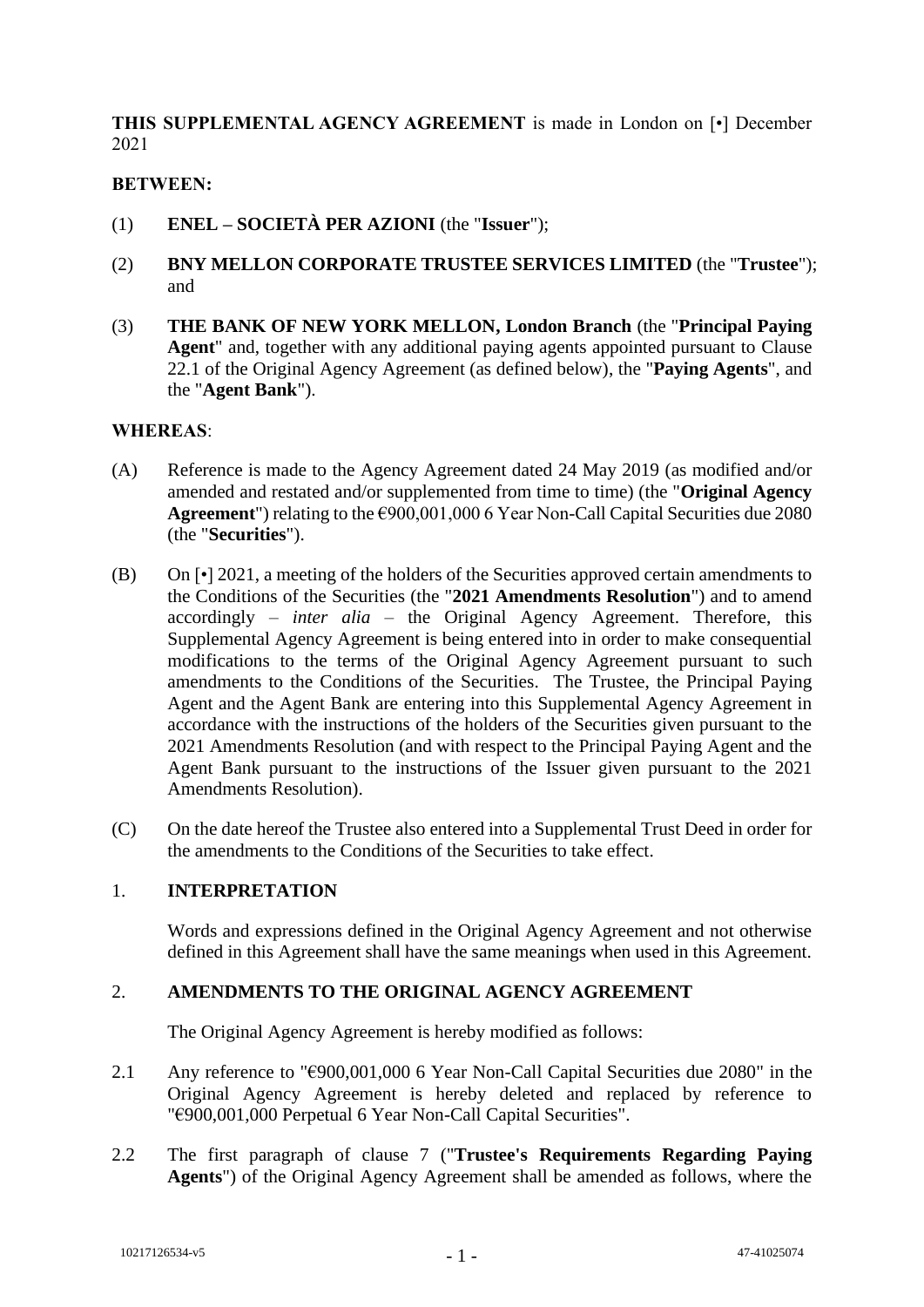text set out below in blue ("*blue text*") shall be considered as being added and the text in red strikethrough below ("*red strikethrough text*") shall be considered as being deleted:

*"At any time after an Event of Default shall have occurred or the Securities shall otherwise have become due and repayable or the Trustee shall have received any money which it proposes to pay under clause 9 of the Trust Deed to the Securityholders and/or Couponholders, the Trustee may:"*

2.3 Clause 20.11 ("**Conditions of Appointment**") of the Original Agency Agreement shall be amended as follows, where the text set out in red strikethrough below ("*red strikethrough text*") shall be considered as being deleted:

*"No Agent shall be under any obligation to monitor or supervise, enquire about or satisfy itself as to the functions or act of any of the parties and shall be entitled to assume, in the absence of express notice in writing to the contrary, that each other party is properly performing and complying with its obligations under the documents to which it is party and that no Event of Default has occured."*

## 3. **INCORPORATION OF ORIGINAL AGENCY AGREEMENT AND CONTINUATION OF ORIGINAL AGENCY AGREEMENT**

#### 3.1 **Incorporation of Original Agency Agreement**

This Agreement shall be read as one with the Original Agency Agreement so that all references therein and in this Original Agency Agreement to "this Agreement", "these presents", "this Agency Agreement" or "the Agency Agreement" shall be deemed to refer to the Original Agency Agreement as amended and supplemented by this Supplemental Agency Agreement.

## 3.2 **Continuation of Original Agency Agreement**

Save as amended and supplemented for the purposes of the 2021 Amendments Resolution by this Agreement, the provisions of the Original Agency Agreement shall continue in full force and effect.

#### 3.3 **Securityholders' rights and remedies**

Nothing in this Supplemental Agency Agreement shall constitute or be construed as a waiver or release of any other right or remedy of any of the Trustee, the Securityholders or the Issuer under the Original Agency Agreement, or the Securities, nor otherwise prejudice any right or remedy of any of the Trustee, the Securityholders or the Issuer under the Original Agency Agreement or the Securities.

#### 4. **COSTS AND INDEMNITIES**

Clause 18.1 of the Original Agency Agreement is incorporated into the agreement and shall apply *mutatis mutandis* to any acts of the Principal Paying Agent and the Agent Bank relating to or in connection with this Supplemental Agency Agreement or the 2021 Amendments Resolution.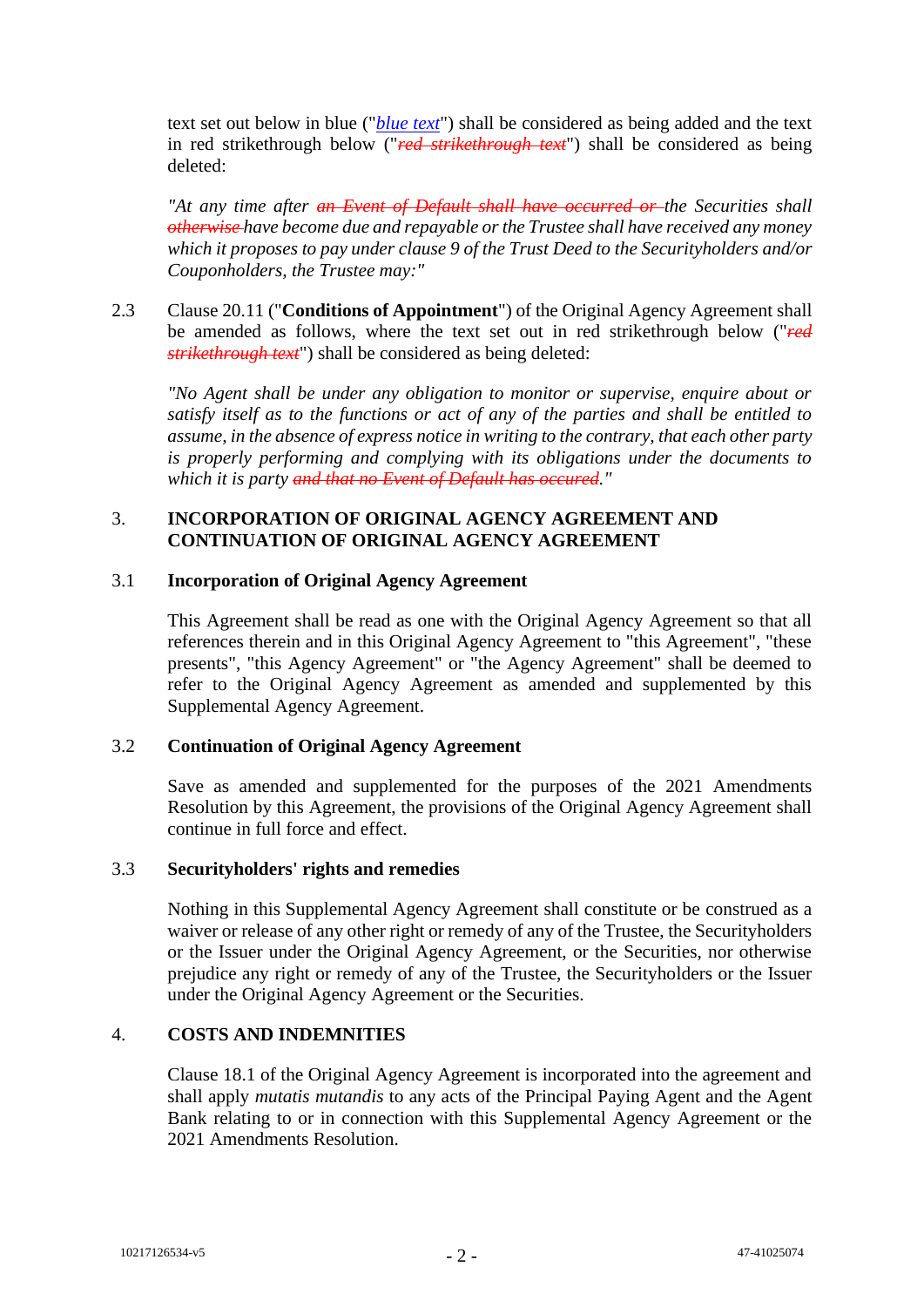#### 5. **COUNTERPARTS**

This Agreement may be executed in any number of counterparts, all of which, taken together, shall constitute one and the same agreement and any party may enter into this Agreement by executing a counterpart.

#### 6. **GOVERNING LAW AND SUBMISSION TO JURISDICTION**

- 6.1 This Agreement and any non-contractual obligations arising out of or in connection with this Agreement are governed by, and shall be construed in accordance with, the laws of England.
- 6.2 The Parties agree that the courts of England are to have jurisdiction to settle any dispute which may arise out of or in connection with this Agreement (including any dispute relating to any non-contractual obligations arising out of or in connection with this Agreement) (the "**Proceedings**") and accordingly submits to the exclusive jurisdiction of the English courts.
- 6.3 The Parties waive any objection to the courts of England on the grounds that they are an inconvenient or inappropriate forum.
- 6.4 The Issuer irrevocably and unconditionally appoints Law Debenture Corporate Services Limited, 8th Floor, 100 Bishopsgate, London EC2N 4AG, United Kingdom for the time being as its agent for service of process in England in respect of any Proceedings and undertakes that in the event of it ceasing so to act it will appoint such other person as the Trustee may approve as its agent for that purpose.
- 6.5 The Issuer:
	- 6.5.1 agrees to procure that, so long as any of the Securities remain liable to prescription, there shall be in force an appointment of such a person approved by the Trustee with an office in London with authority to accept service as aforesaid;
	- 6.5.2 agrees that failure by any such person to give notice of such service of process to the Issuer shall not impair the validity of such service or of any judgment based thereon; and
	- 6.5.3 agrees that nothing in this Agreement shall affect the right to serve process in any other manner permitted by law.

## 7. **THIRD PARTY RIGHTS**

No rights are conferred on any person under the Contracts (Rights of Third Parties) Act 1999 to enforce any term of this Agreement, but this does not affect any right or remedy of any person which exists apart from that Act.